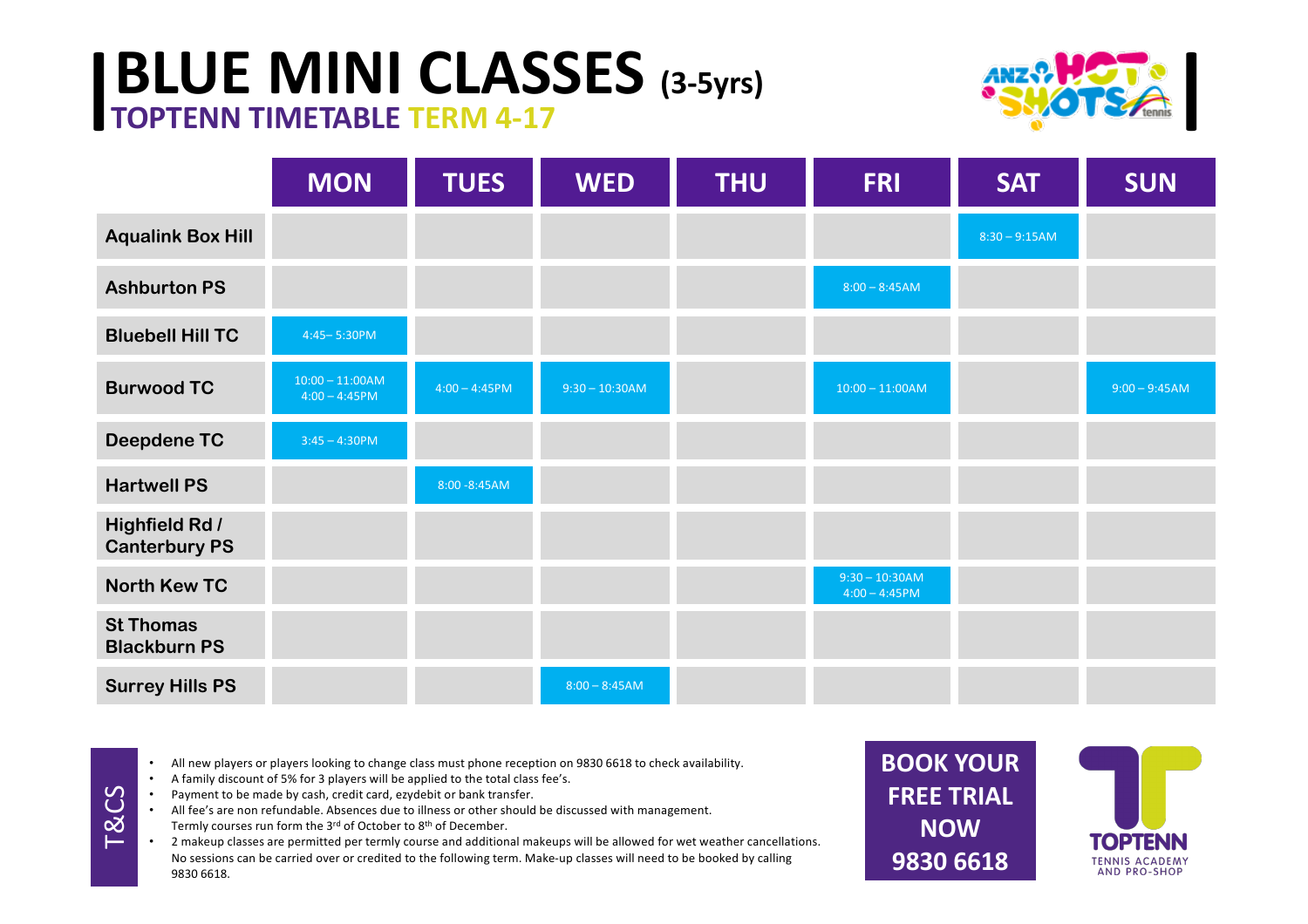## **| RED BALL CLASSES** (5-7yrs) **TOPTENN TIMETABLE TERM 4-17**



|                                               | <b>MON</b>       | <b>TUES</b>                         | <b>WED</b>      | <b>THU</b>        | <b>FRI</b>                           | <b>SAT</b>      | <b>SUN</b>      |
|-----------------------------------------------|------------------|-------------------------------------|-----------------|-------------------|--------------------------------------|-----------------|-----------------|
| <b>Aqualink Box Hill</b>                      |                  |                                     |                 |                   |                                      | $8:30 - 9:15AM$ |                 |
| <b>Ashburton PS</b>                           |                  |                                     |                 |                   | $8:00 - 8:45AM$                      |                 |                 |
| <b>Bluebell Hill TC</b>                       | 4:45-5:30PM      |                                     |                 |                   |                                      |                 |                 |
| <b>Burwood TC</b>                             | $4:00 - 4:45$ PM | $4:00 - 4:45$ PM                    |                 |                   |                                      |                 | $9:00 - 9:45AM$ |
| <b>Deepdene TC</b>                            | $3:45 - 4:30$ PM |                                     |                 |                   |                                      |                 |                 |
| <b>Hartwell PS</b>                            |                  | 8:00 - 8:45 AM                      |                 |                   |                                      |                 |                 |
| <b>Highfield Rd /</b><br><b>Canterbury PS</b> |                  | $8:00 - 8:45AM$<br>$3:45 - 4:30$ PM |                 | $8:00AM - 8:45AM$ |                                      |                 |                 |
| <b>North Kew TC</b>                           |                  |                                     |                 |                   | $4:00 - 4:45$ PM<br>$4:45 - 5:30$ PM | 11:15AM-12:00PM |                 |
| <b>St Thomas</b><br><b>Blackburn PS</b>       |                  | $1:30 - 2:15$ PM                    |                 | $1:30 - 2:15$ PM  |                                      |                 |                 |
| <b>Surrey Hills PS</b>                        |                  |                                     | $8:00 - 8:45AM$ |                   |                                      |                 |                 |

• All new players or players looking to change class must phone reception on 9830 6618 to check availability.

- A family discount of 5% for 3 players will be applied to the total class fee's.
- Payment to be made by cash, credit card, ezydebit or bank transfer.
- All fee's are non refundable. Absences due to illness or other should be discussed with management.
- Termly courses run form the  $3^{rd}$  of October to  $8^{th}$  of December.

T&CS

2 makeup classes are permitted per termly course and additional makeups will be allowed for wet weather cancellations. No sessions can be carried over or credited to the following term. Make-up classes will need to be booked by calling 9830 6618.

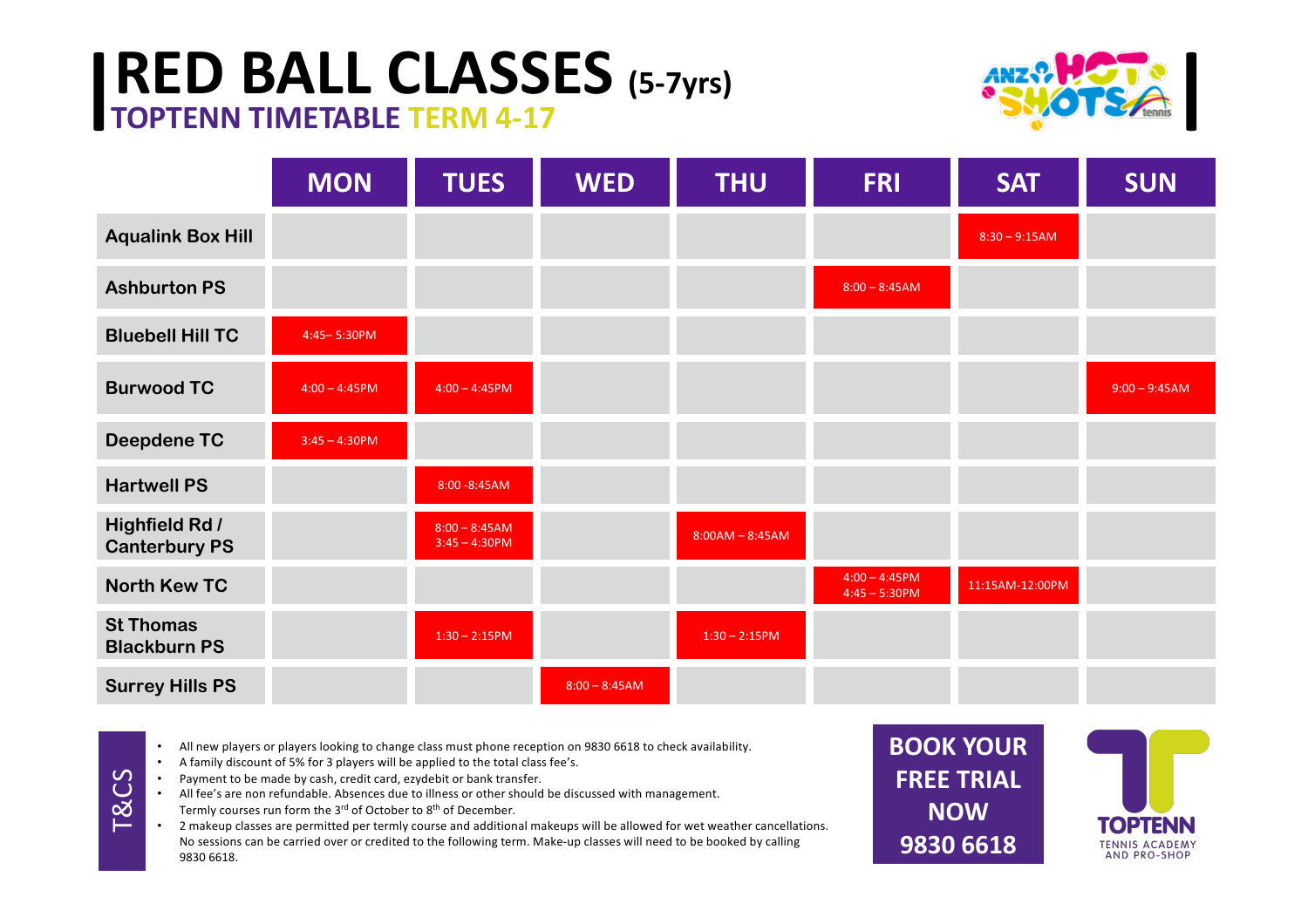## **| ORANGE BALL CLASSES** (8-10yrs) **TOPTENN TIMETABLE TERM 4-17**



|                                               | <b>MON</b>                           | <b>TUES</b>      | <b>WED</b>                           | <b>THU</b>        | <b>FRI</b>                                              | <b>SAT</b>       | <b>SUN</b> |
|-----------------------------------------------|--------------------------------------|------------------|--------------------------------------|-------------------|---------------------------------------------------------|------------------|------------|
| <b>Aqualink Box Hill</b>                      |                                      |                  |                                      |                   |                                                         | $9:15 - 10:00AM$ |            |
| <b>Ashburton PS</b>                           |                                      |                  |                                      |                   | $8:00 - 8:45AM$                                         |                  |            |
| <b>Bluebell Hill TC</b>                       |                                      | $4:00 - 4:45$ PM | $7:45 - 8:30AM$                      |                   | $4:15 - 5:00$ PM                                        |                  |            |
| <b>Burwood TC</b>                             | $4:45 - 5:30$ PM                     | $4:00 - 4:45$ PM | $4:00 - 4:45$ PM<br>$4:45 - 5:45$ PM |                   |                                                         |                  |            |
| <b>Deepdene TC</b>                            | $3:45 - 4:30$ PM<br>$4:30 - 5:15$ PM | $4:00 - 4:45$ PM |                                      | $4:45 - 5:30$ PM  |                                                         |                  |            |
| <b>Hartwell PS</b>                            |                                      | 8:00 - 8:45 AM   |                                      |                   |                                                         |                  |            |
| <b>Highfield Rd /</b><br><b>Canterbury PS</b> |                                      | $8:00 - 8:45AM$  | $3:45 - 4:00$ PM                     | $8:00AM - 8:45AM$ |                                                         |                  |            |
| <b>North Kew TC</b>                           |                                      |                  |                                      |                   | $4:00 - 4:45$ PM<br>$4:45 - 5:30$ PM<br>$5:30 - 6:15PM$ |                  |            |
| <b>St Thomas</b><br><b>Blackburn PS</b>       |                                      | $1:30 - 2:15$ PM |                                      | $1:30 - 2:15$ PM  |                                                         |                  |            |
| <b>Surrey Hills PS</b>                        |                                      |                  |                                      |                   |                                                         |                  |            |

- All new players or players looking to change class must phone reception on 9830 6618 to check availability.
- A family discount of 5% for 3 players will be applied to the total class fee's.
- Payment to be made by cash, credit card, ezydebit or bank transfer.

T&CS

All fee's are non refundable. Absences due to illness or other should be discussed with management. Termly courses run form the  $3^{rd}$  of October to  $8^{th}$  of December.

2 makeup classes are permitted per termly course and additional makeups will be allowed for wet weather cancellations. No sessions can be carried over or credited to the following term. Make-up classes will need to be booked by calling 9830 6618.